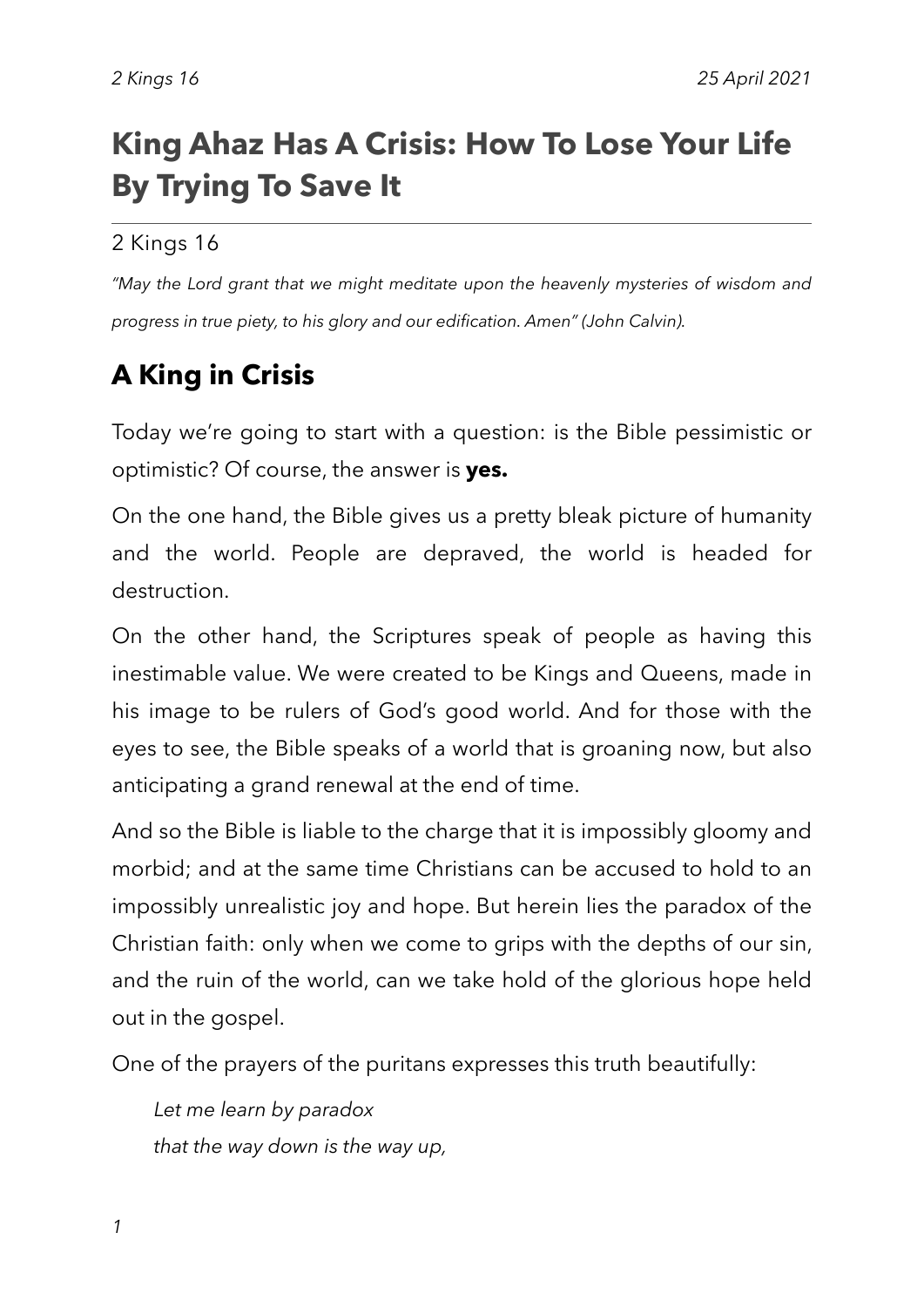*that to be low is to be high, that the broken heart is the healed heart, that the contrite spirit is the rejoicing spirit, that the repenting soul is the victorious soul, that to have nothing is to possess all, that to bear the cross is to wear the crown, that to give is to receive, that the valley is the place of vision.*

Here's my contention then about the book of Kings: 1 & 2 Kings are a long, and often steep, descent into the valley, so that we might be able to see clearly.

From the beginning of 1 Kings through til the very end of 2 Kings, this history of Isræl reads like a series of unmitigated disasters.

There are moments of reprieve in the presence of the prophets and the rule of righteous kings. But even these can't prevent a seemingly unstoppable slide into further evil, and final exile.

And as this history of Isræl takes us deeper into the valley, as they are hard-pressed and hemmed in by enemies on every side; we see the Kings of Israel reckoning with the realities of life around them.

In previous chapters we've seen the Kings of Judah live out a sort of insipid conservatism. They seem pretty content with the status quo; they look around the valley and conclude that it's actually quite nice at least there's a lot of shade. They don't go rushing into rebellion, but they fail to deal with all the idolatry that remains in the land. "They failed to remove the high places", has been the repeated refrain of recent chapters.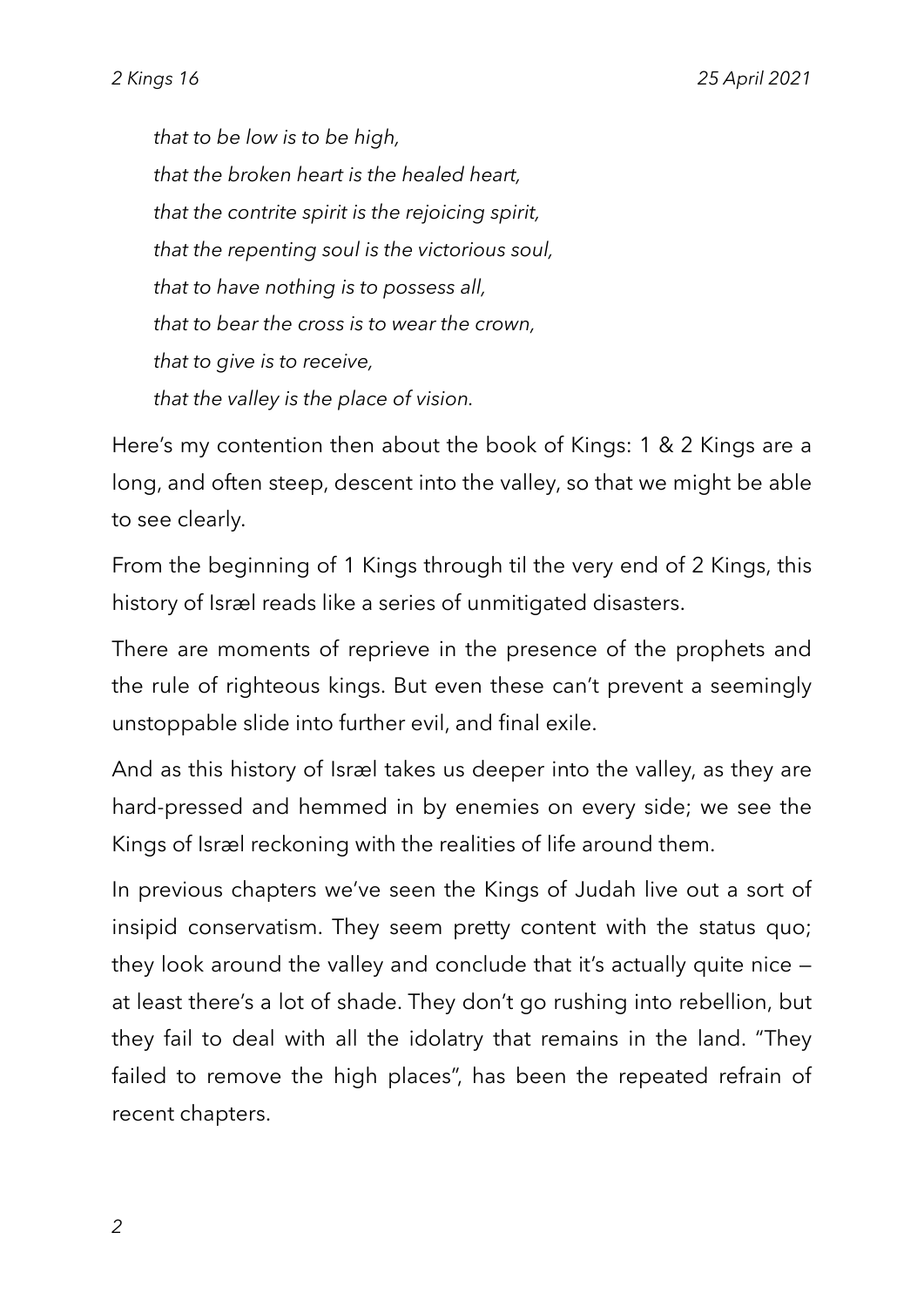Today, however we come to King Ahaz. And he is a man of action. 2 Kings 16 records his desperate attempts to scratch and crawl and scramble his way out of the valley. Tragically, however, in his selfreliance, Ahaz leads his people headlong into a full-blown capitulation to the cultures around him.

Ahaz is a man of progress. But the problem is that Ahaz is completely blind to the reality of his own situation, and of him*self*, and so he seeks salvation in completely the wrong place. 2 Kings 16 show us what it looks like to be blind in the valley. It's like a manual in how to lose your life by seeking to save it, to borrow the words of our Lord Jesus.

And so here's the payoff of 2 Kings 16: as we seek to live as Christians in a culture that is increasingly hostile, or just plain disinterested in the message of the gospel, how do we respond to this c*risis*? As we see church attendance continue to decline, and unbelief continue to rise, where lies hope for *revival*? As we feel hemmed in and hard-pressed, how can we move forward in faith, hope and love.

Is there a way to live in the valley; beyond an insipid conservatism, a contentedness with the status quo: "well at least *our* church isn't shrinking", without lamely compromising to the surrounding culture? Well, unlike Ahaz, we must see our **situation**, see our **selves**, and seek our **Saviour**. In short we must lose our life, in order to save it.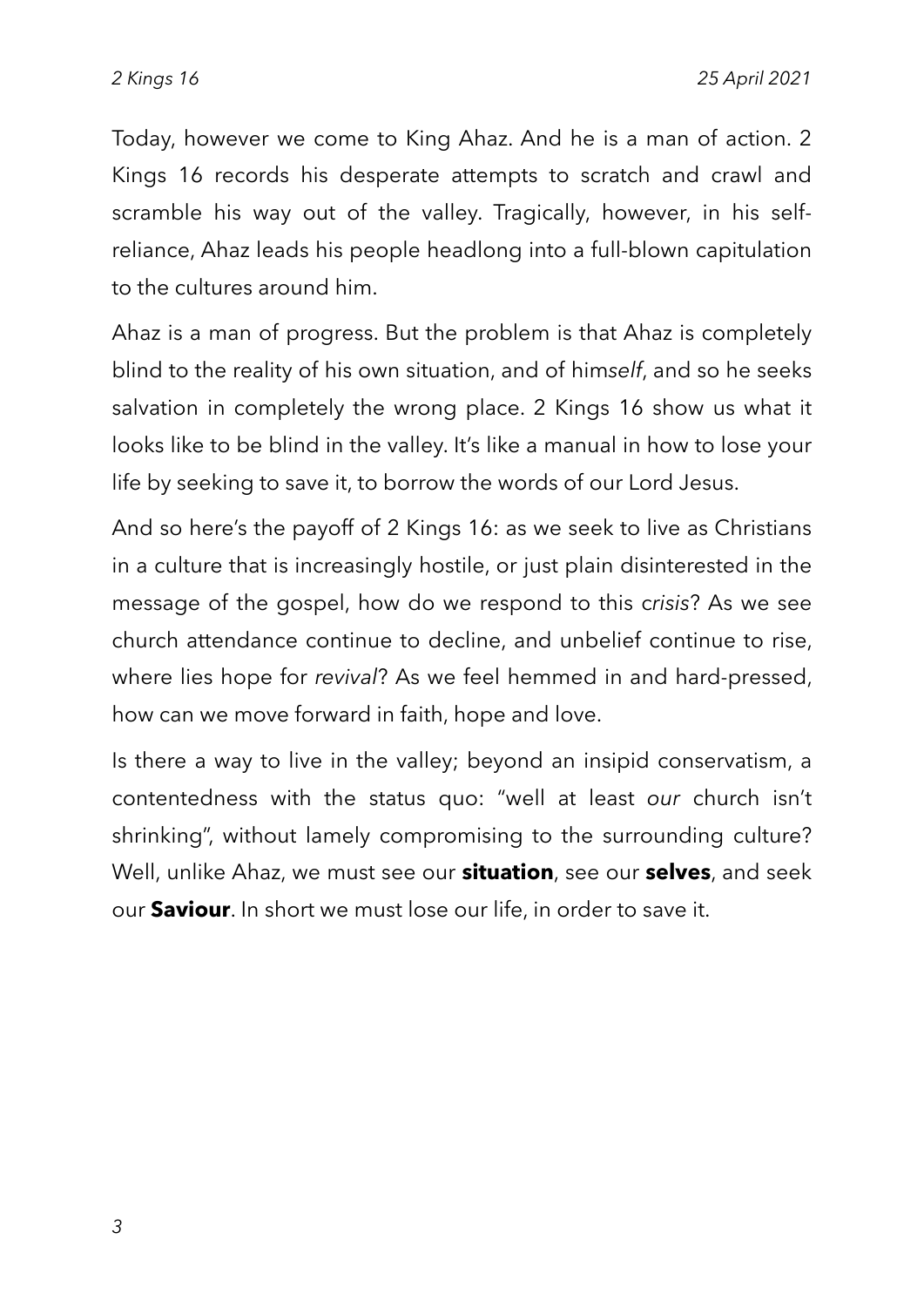#### **1. Seeing Your Situation**

So firstly, to properly respond to crisis, we must properly assess the true nature of our situation.

It's easy to get lost in the details, or numbed by the repetition of the same old wickedness chapter after chapter. And as we read about Ahaz in 2 Kings 16 we could simply say, "yeh yeh yeh, he did evil in the eyes of the Lord, you can read about him in the annals of the Kings of Judah, etc. etc., nothing to see here can we just move on!?"

But perhaps we ought to cut Ahaz a little bit of slack. For King Ahaz finds himself in perhaps the deepest crisis of any King to this point in Israel's history. The tiny little nation of Judah is hemmed in on one side by the sea. A coalition of nations in the north are pressuring Judah into forming an alliance against the looming super-power of Assyria that hangs as an eerie shadow over the entire mediterranean.

In Isaiah chapter 7 we read about this exact situation. The prophet says that in view of all this: "the hearts of Ahaz and all his people were shaken, as the trees are shaken by the wind." (Verse 2). They are, with good reason, freaking out man.

Ahaz is in an impossibly precarious political position and what we read in this chapter is his desperate attempt to take matters into his own hands in order to secure the survival and the future of his people.

But there is a greater terror that Ahaz has completely ignored. Isaiah says to Ahaz in Isaiah 7: "be careful! Keep calm! Don't be afraid! Do not lose heart..." In Isaiah 8 he says, "Do not call conspiracy everything this people calls a conspiracy; do not fear what they fear; and do not dread it. *The LORD Almighty is the one you are to regard as holy, he is the one you are to fear, he is the one you are to dread.*"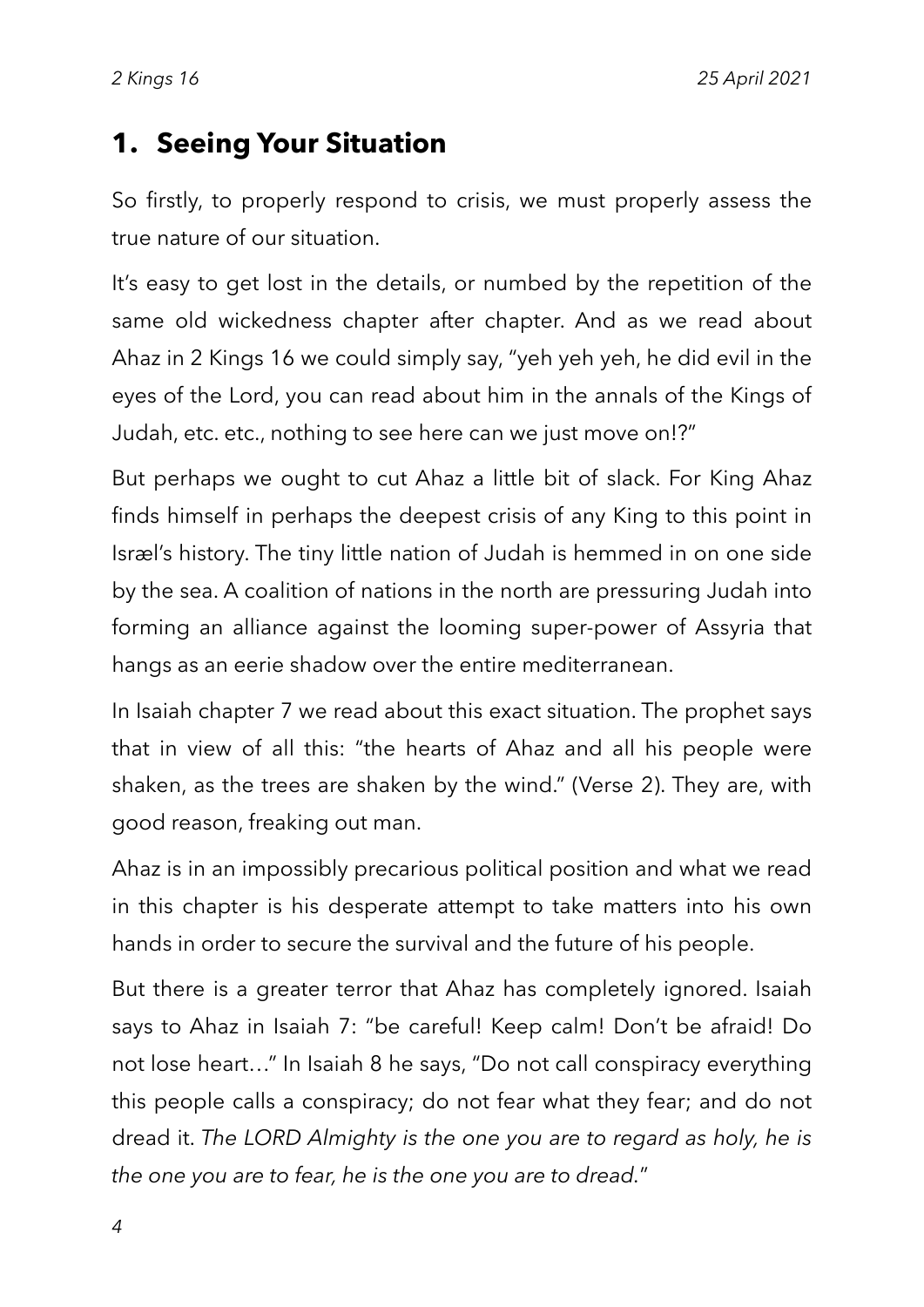The prophet's point is pretty clear: the real problem is not how close Israel's enemy's had drawn near. The real problem is how far Israel had drifted from their God. But Ahaz resists and he refuses to heed the warning. He plunges himself into these political alliances and leads his people into even greater rebellion. But what he really needed to do, if he could really *see*, was to go deeper into the Word of God and lead his people into whole-hearted repentance.

What do you consider to be the greatest challenge facing the church in Australia today? Maybe you think it is sexual agenda of the progressive left. Or maybe you think it is the self-interest of the conservative right. It could be media bias, or maybe social media. Materialism or just plain old apathy.

But again and again the NT writers are constantly telling us to turn our eyes away from the threats that lie *out there* and to give our attention to the threats *in here*. It's never the persecuted churches, but the passive and luke-warm churches that are in the greatest danger. And so it is not a materialistic culture we need to worry about, but the way materialism seeps into the church. It's not that our culture is moving away from a traditional sexual ethic, but that our churches themselves are not faithfully living what the Bible teaches.

An American pastor called Russell Moore recently wrote in response to a bunch of statistics about the number of young people abandoning belief and bailing on the church. He suggested that while 20 years ago a young person was likely to reject their faith because of intellectual doubts, or a desire to just live for themselves, what we're seeing now is something entirely different.

*We now see young people walking away from evangelicalism not because they do not believe what the church teaches, but*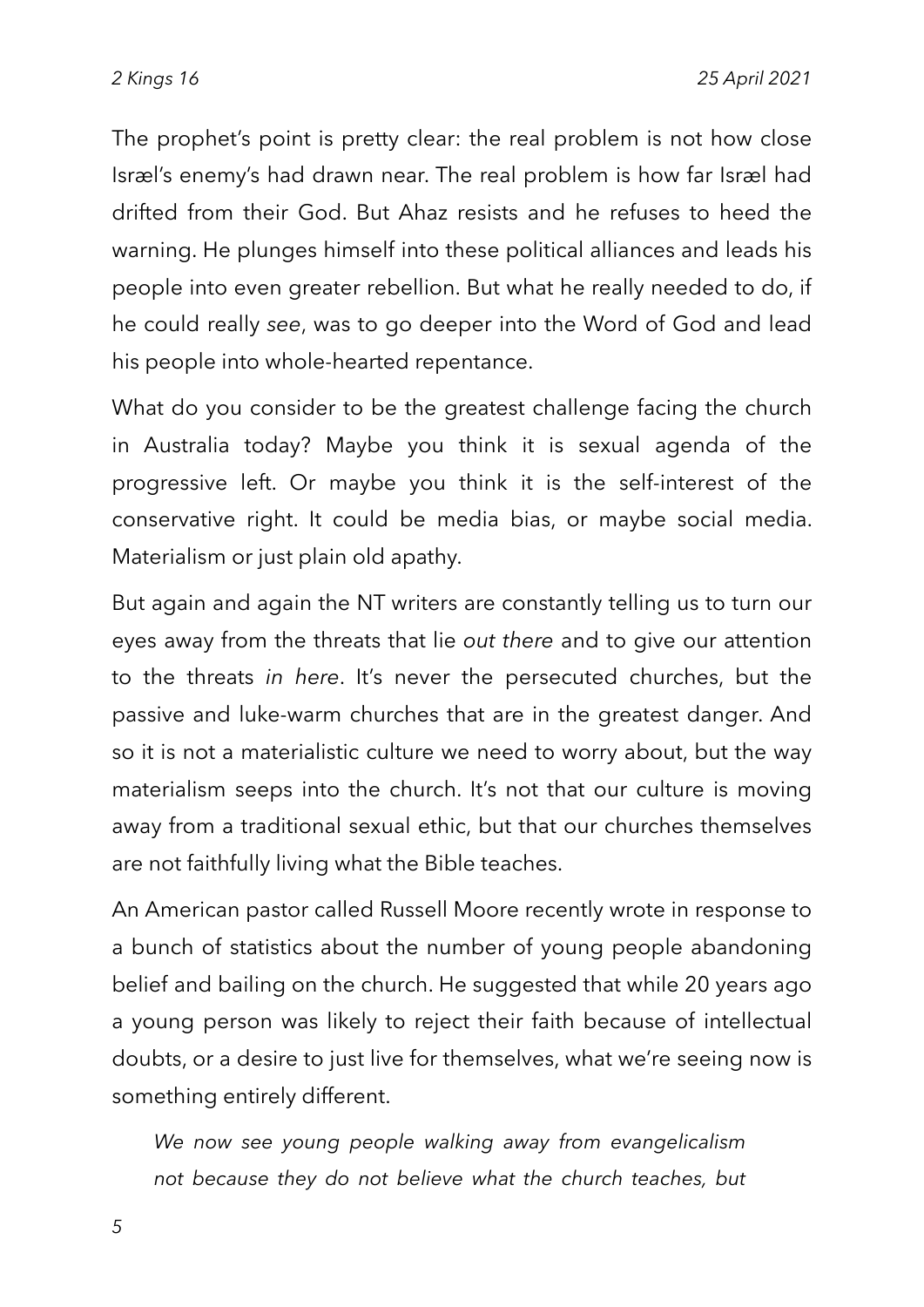*because they believe the church itself does not believe what the church teaches. The presenting issue in this secularisation is not scientism and hedonism but disillusionment and cynicism.*

This holds true in Australia too. Data from McCrindle says that the 5 biggest reasons why Australians are not interested in exploring Christianity are: *church abuse, hypocricy, religious wars, judging others, and issues around money.*

We need to know our situation. The great danger of the people of God is **always** the slow drift away from hearing and doing the Word. "The repenting soul is the victorious soul" was the puritan prayer. May it be ours too.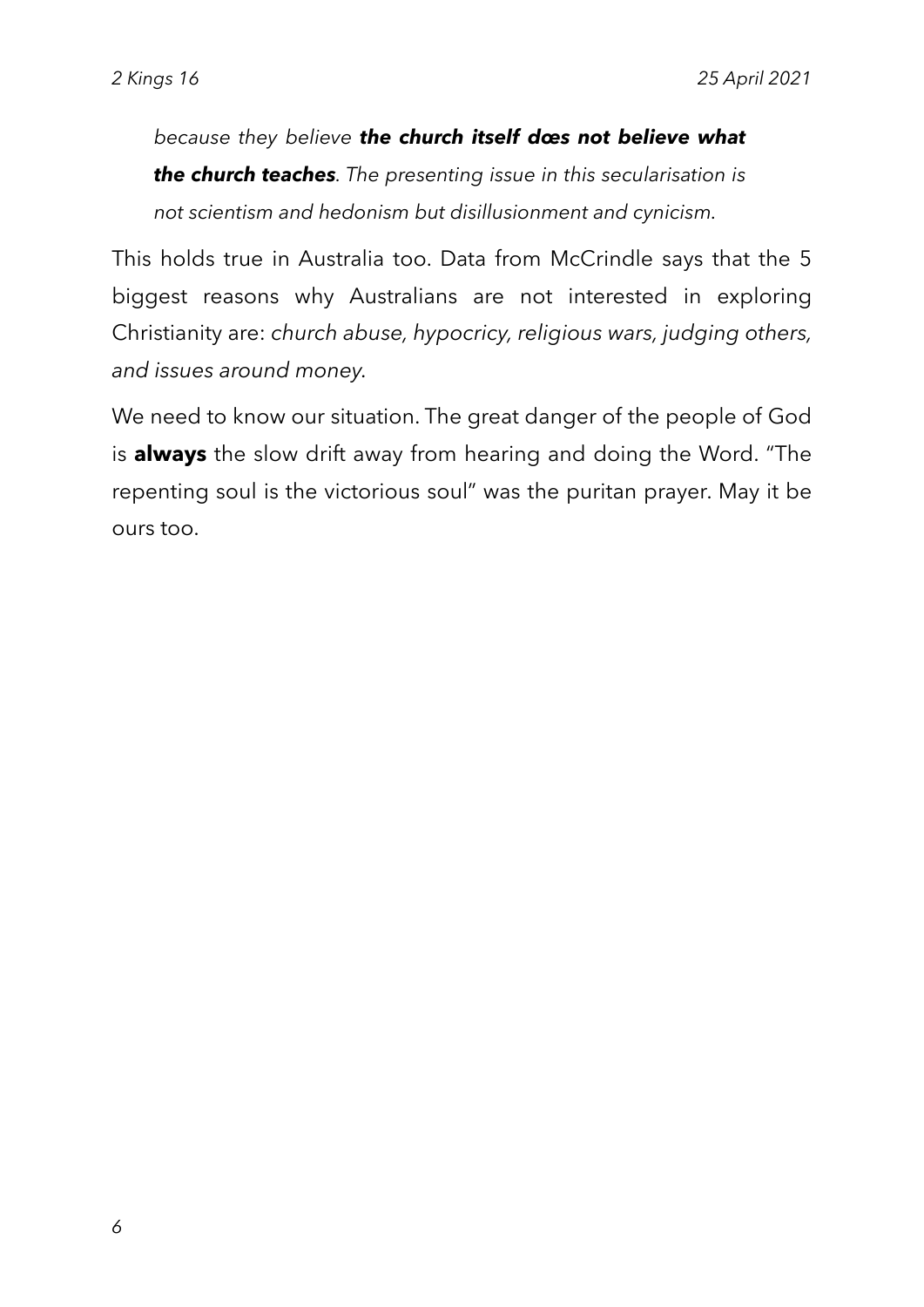### **2. Seeing Your Self**

And just as Ahaz misunderstood *his* situation, he also misunderstands himself. In two ways: he forgets who he is, and he forgets who he is *called* to be.

Firstly, Ahaz doesn't really know who he is. Ahaz acts like he is a middle eastern mover and shaker, as he tries to manoeuvre himself into a position of safety and survival. And there's an element of delusion here. He seems to go into this alliance with Tiglath-Pileser the third, thinking he is somehow on equal footing with the Assyrian King. But Judah is a tiny speck compared to the greatness of Assyria. And it's obvious as the chapter goes on that TPIII is calling all the shots. In the end Ahaz finds himself with even less than the very little he had in the beginning.

If Ahaz saw himself rightly, he would have known himself to be totally outmatched, with nowhere to go but down on his knees before God in desperate prayer. Ahaz needed to see he was not a mover and a shaker but a little child, totally dependent on God for miraculous deliverance.

But there's another misunderstanding here too. Ahaz has obviously forgotten who he was called to be as a **KING OF ISRAEL.** For what God wanted for his people was something far greater than mere survival! Israel were called out of the nations, to be a blessing to the nations. They were to be separate from the world, for the sake of of the World*.*  But here is Ahaz leading God's people to be *just like* the other nations. We've already seen this in Ahaz's political alliances, but what is most galling in this chapter are his religious reforms.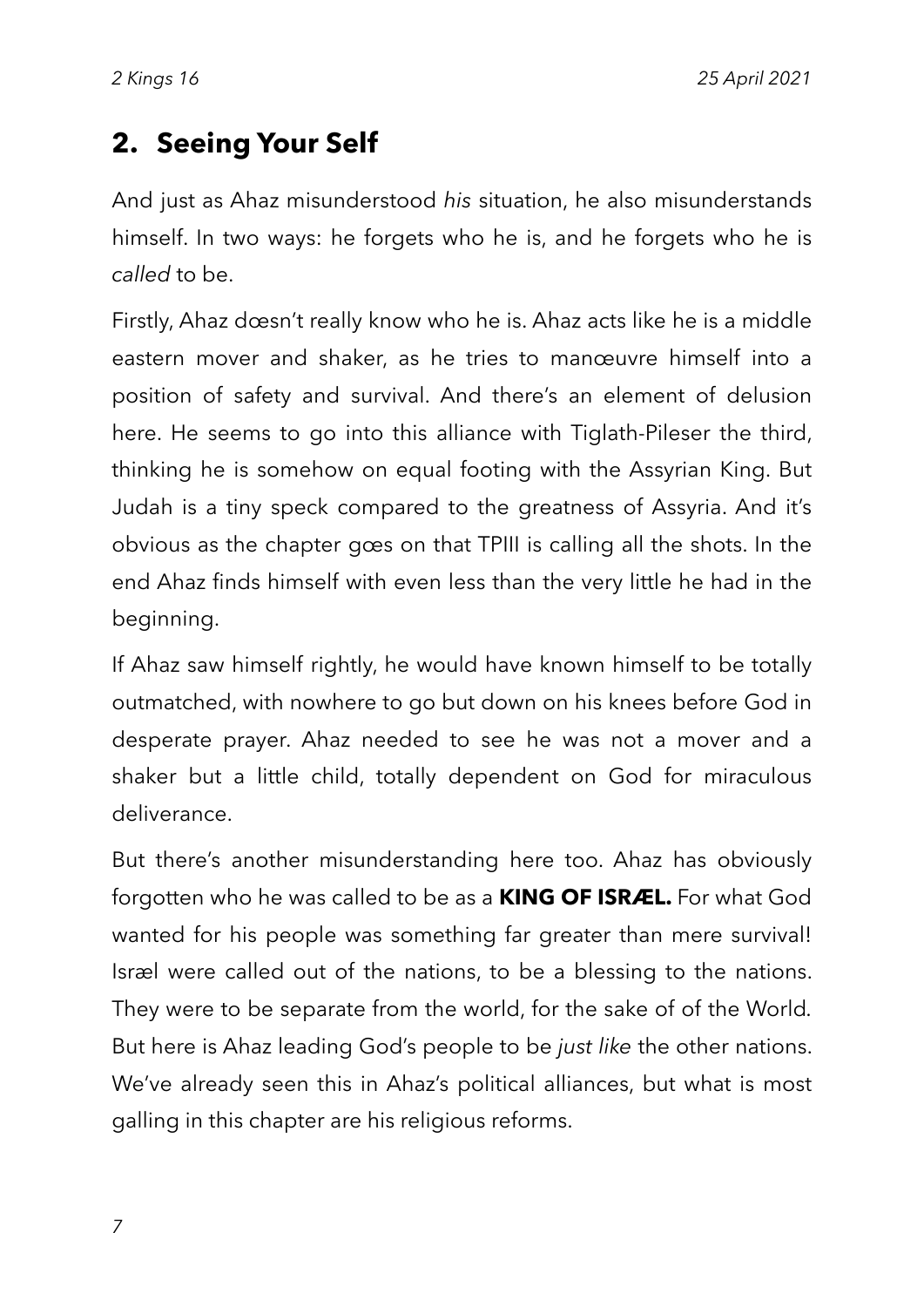Of course the sacrifice of children strikes us immediately; a particularly despicable capitulation to the wickedness of the world. But what he does with the temple is just as revealing.

Ahaz, remember, completely guts the temple in Jerusalem to make it look like a huge Assyrian altar he saw in Damascus. We read in *verses 17 and 18*:

*King Ahaz cut off the side panels and removed the basins from the movable stands. He removed the Sea from the bronze bulls that supported it and set it on a stone base. He took away the Sabbath canopy that had been built at the temple and removed the royal entryway outside the temple of the Lord, in deference to the king of Assyria.*

[Yesterday we went to IKEA and got some new couch covers, but that is NOT what's happening here!] Ahaz is not just trying something new to freshen up the place. For the design of the temple was saturated with significance.

In 2 Kings 7 you can read how the panels on the stands were richly adorned with images of flowers and fruit — a reminder of God's provision for his people. The basins were mounted with lions and cherubims which represented God's protection. The Sabbath canopy represented the rest of God's people, and the royal entry the rule of God through the Davidic King. And that provision and protection, rest and rule were to flow out of Israel and into the whole world. But Ahaz's temple redesign was a wholesale rejection of that high calling. As one commentator says:

*Israel, called to be the nation of twelve bulls that holds up the firmament, the nation where Yahweh places a sea of life-giving*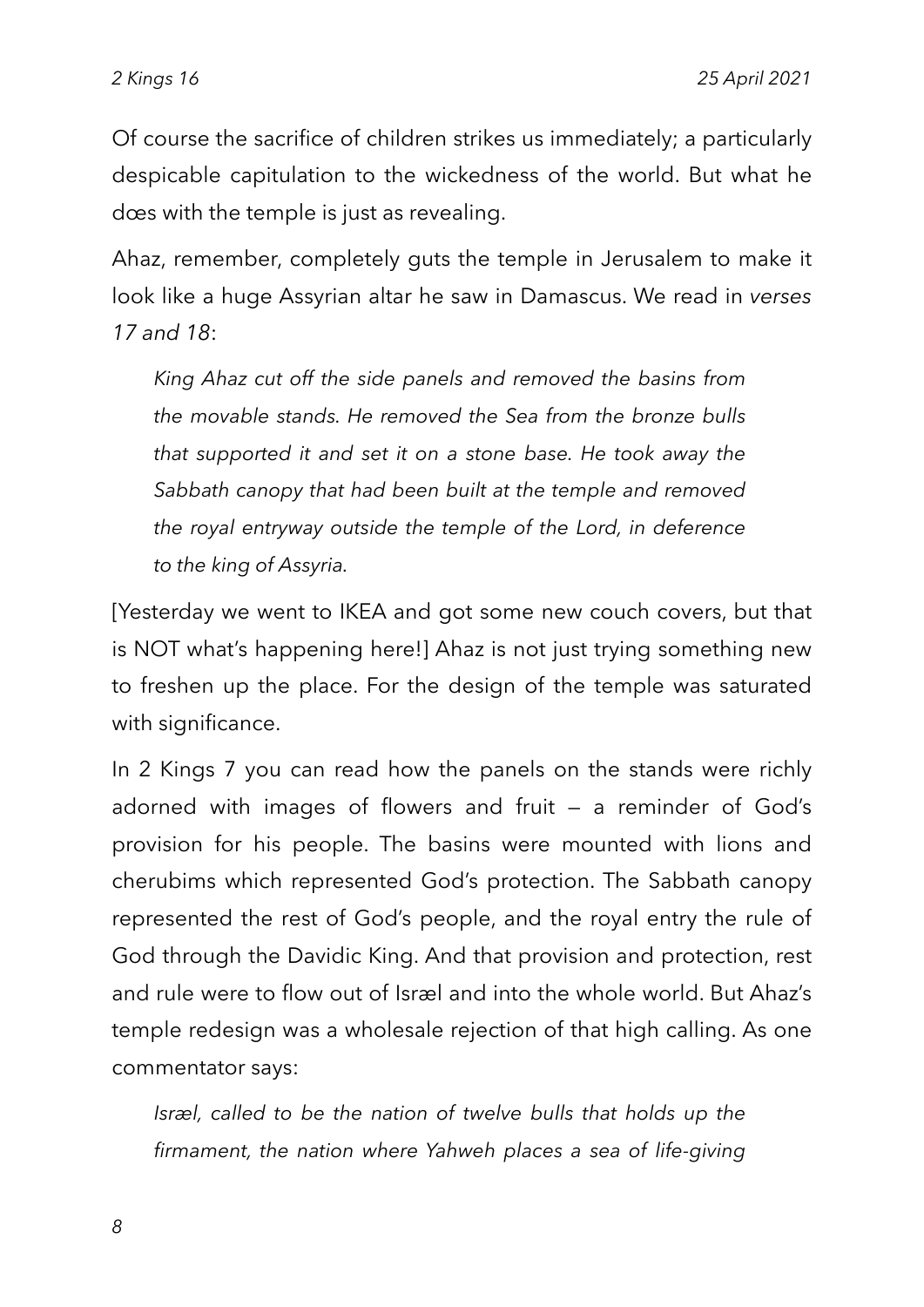*heavenly water, the nation that bears the sea of Gentiles on its back, is becoming just one more nation among others. The more it resembles the Gentiles, the less reason it has for continuing to exist. By the time the Babylonians arrive, there is not much left to take. Judah has already stripped itself of nearly every visible sign that it is Yahweh's chosen.*

Ahaz is leading Isræl into an abyss of irrelevance as he removes any sign of distinctiveness from the life of the people of God.

So it is with the church. We must remember who we are and who God has called us to be. We are but little children. And any hope of revival and renewal will not come through our own strategy or restless activity, but through God's miraculous intervention. The only place we have to go is down on our knees before him, pleading for him to renew us and restore us, and by his grace to work through us.

For God has called us to not merely survive, but to be an outpost of his Kingdom in this world, for the blessing of the world. He has called us to be a light, shining in the darkness. In his mercy he has made us in all our weakness, "the object of God's special favour, ... the Eden of God, the holy mountain, the house of the living God." And he has given us the word of the gospel to proclaim to the very ends of the earth. And wherever the church is distracted from this word, or waters down this word, or speaks some other word, the church finds itself in an abyss of irrelevance.

[And so can I ask us all a question]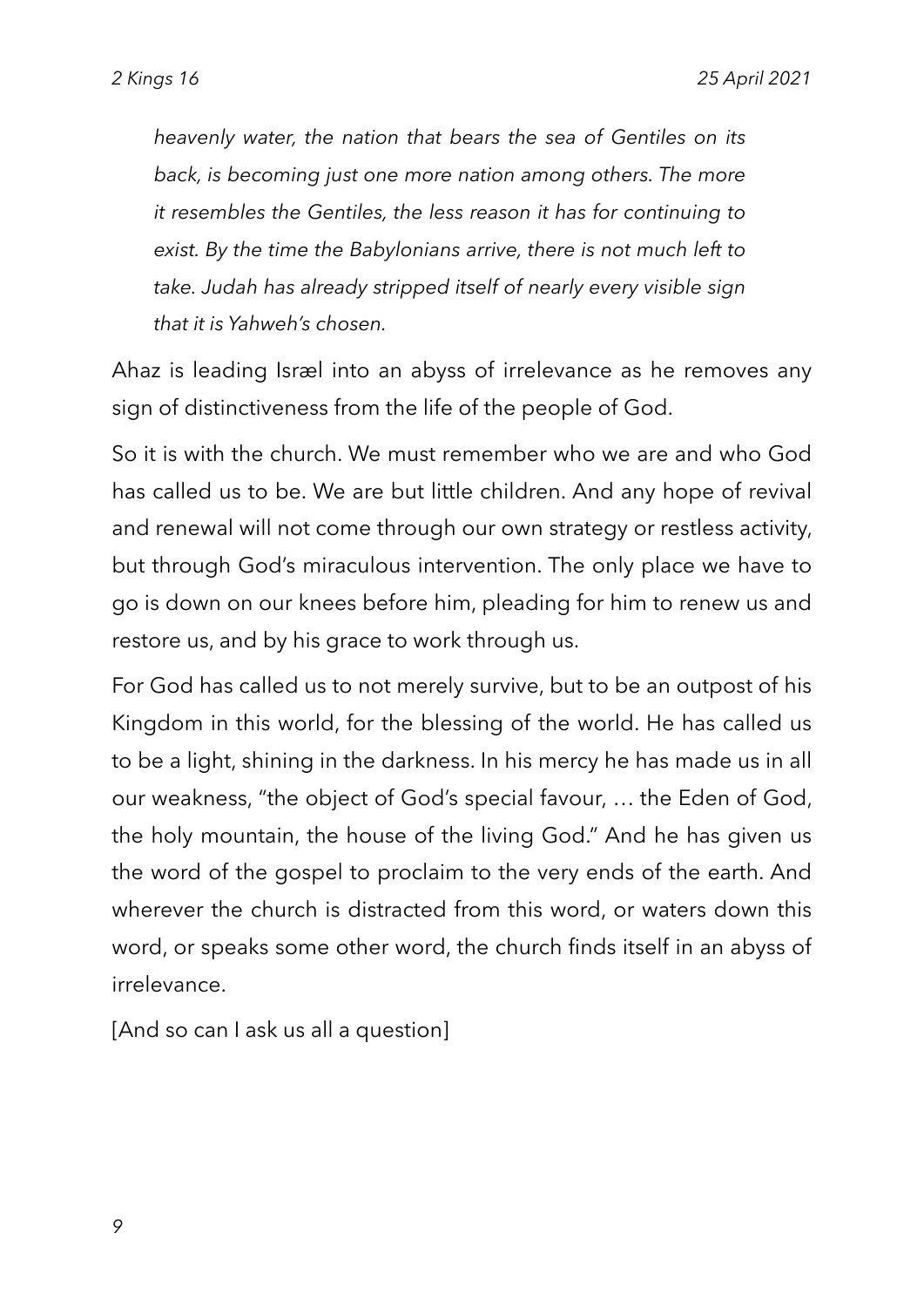The world doesn't need a strong church, but a weak church, fully dependant on God. The world doesn't need a cool church, but a church that is clinging to Christ. The world doesn't need a church that tries to say everything, but a church that speaks one word and speaks it well: the word of grace given to us in the gospel of the Lord Jesus.

Martin Luther once prayed:

*May a merciful God preserve me from a Christian Church in which everyone is a saint! I want to be and remain in the church and little flock of the faint-hearted, the feeble, and the ailing, who feel and recognise the wretchedness of their sins, who sigh and cry to God incessantly for comfort and help, who believe in the forgiveness of sin, and who suffer persecution for the sake of the Word, which they confess and teach purely and without adulteration.*

May we see clearly who we are, and see clearly who we are called to be.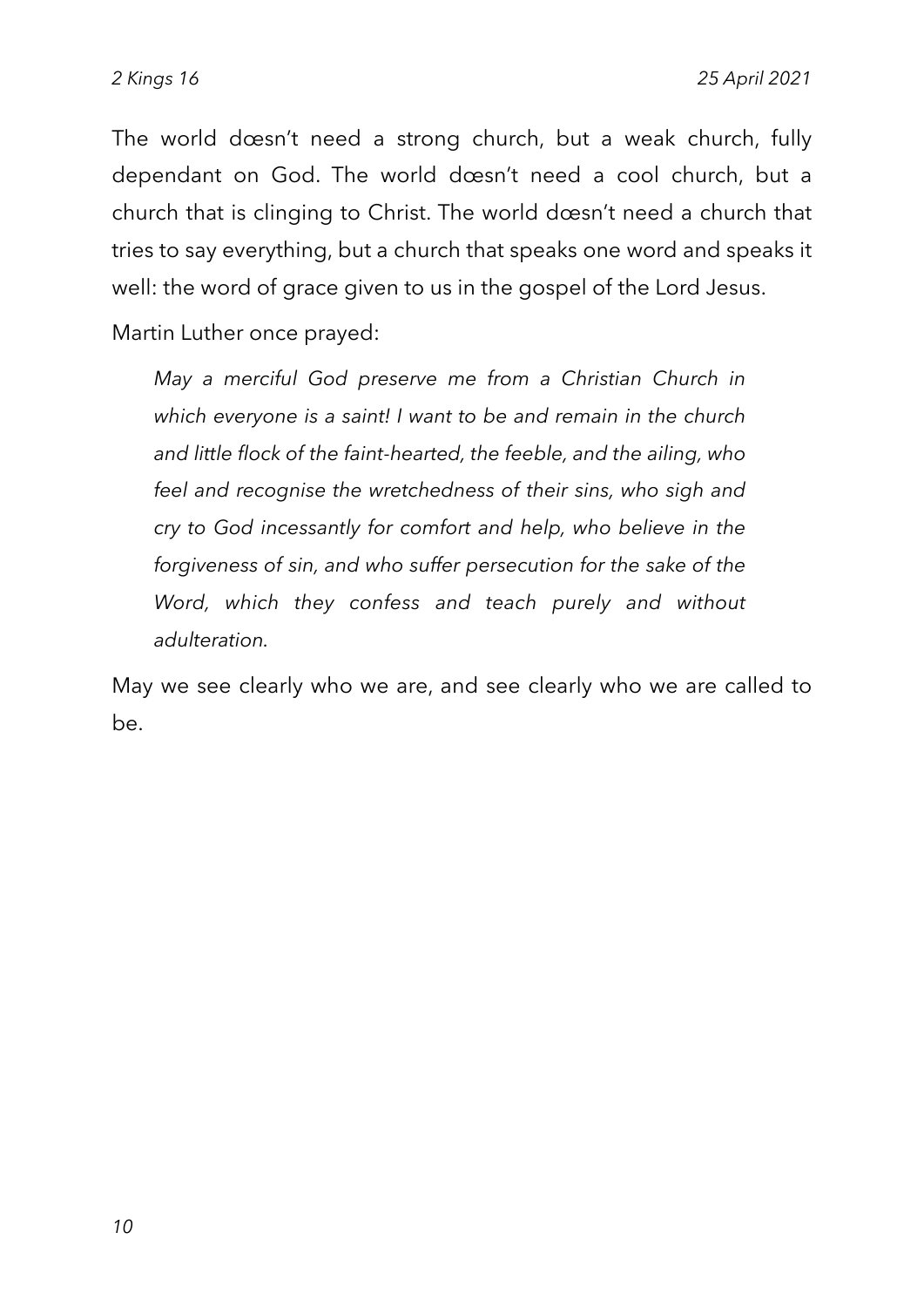#### **3. Knowing Your Saviour**

And finally, then, we need to seek Our Saviour. Because Ahaz so misunderstood himself and his situation, he sought salvation in completely the wrong place. At one level Ahaz is trying to save himself. But this chapter shows us that his attempts to save himself lead him to go all-in with the Assyrian King. He becomes a puppet on the hand of Tiglath-Pileser. He holds Pekah and Rezin at bay, but in-so-doing gives everything away. And so here's the irony. By trying to save himself, he makes himself a slave.

Jesus' words ring true: *The one who tries to save his life will lose it*  (Luke 17:33).

And so we come to the very root of the problem: unbelief. He looks around at the weakness of Judah and the might of Assyria and concludes that his God is nowhere to be seen, and the Assyrian gods are the place to be. Ahaz simply doesn't believe that the Lord can save him. In Isaiah 7, he refuses to even ask God for a sign, so great his pride, and so low his confidence that God would ever listen to him.

But apart from the Lord there *is* no hope for Israel. If 1 and 2 Kings reads as a series of unmitigated disasters; it is also a systematic dismantling of confidence in anything, or anyone, other than the Lord himself. Human wisdom, political alliances, the temple and even human obedience cannot save Israel. But Ahaz has not learnt the lesson. And so he seeks salvation in his own strategy and strength. He seeks to save himself, but like every wicked King before him, in trying to save his life he loses it. Ahaz scrambles out of the valley only to find himself like a cartoon character running in mid-air over the edge of a cliff.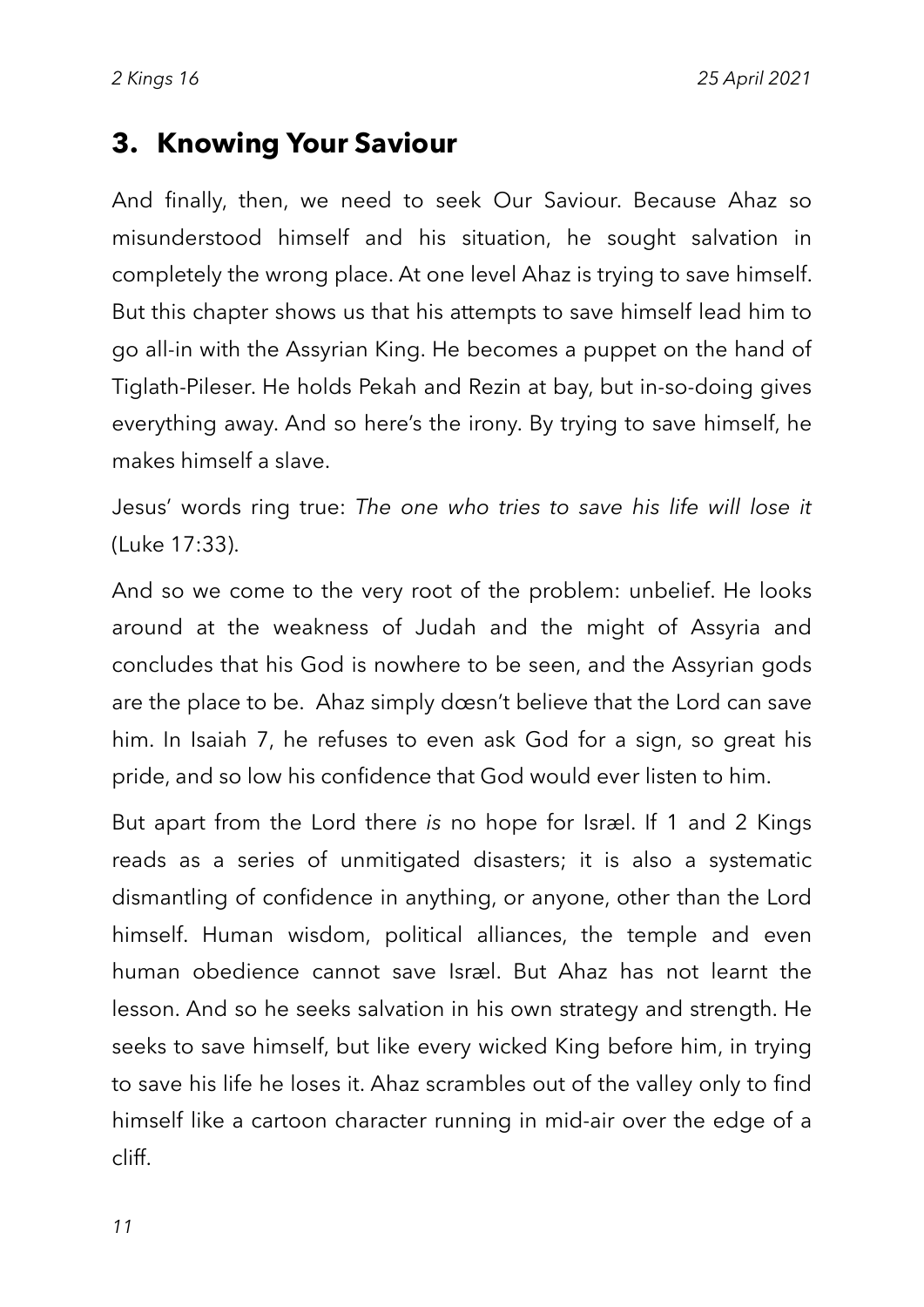What he needed to do was lose his life. He needed to let go of his delusions of grandeur and self-control. And instead of taking matters into his own hands, he needed to throw himself and his whole situation into the hands of God.

God is leading his people into the valley so they might lift their eyes to hills and see that their help comes from the LORD, the maker of heaven and earth. And the books of 1 & 2 Kings are given to us that we might not place any hope in ourselves, or any other person or thing in this world. And that we would long for a true and better King. And that we would look to the Lord himself to come down. For God himself to be with us in the valley, and to share with us his victory. 2 Kings says: let go of everything else, take hold of Jesus.

For Jesus is the true and better King who does not sacrifice the little ones but freely offers *himself* as a sacrifice for the sins of the whole world.

Jesus is the true and better King who does not make an alliance of selfinterest with his enemies, but who gave up his life in order to *save* his enemies.

Jesus is the true and better King who did not tear down the temple, but allowed himself to be torn down, rising again in three days in order fulfil single symbol of the temple.

In Jesus we find God's perfect provision and total protection. We discover eternal rest and his righteous rule. In Jesus we can be honest about who we are, and also receive the strength to be who he has called us to be. And so, Jesus says: "whoever loses their life for me and for the gospel will save it."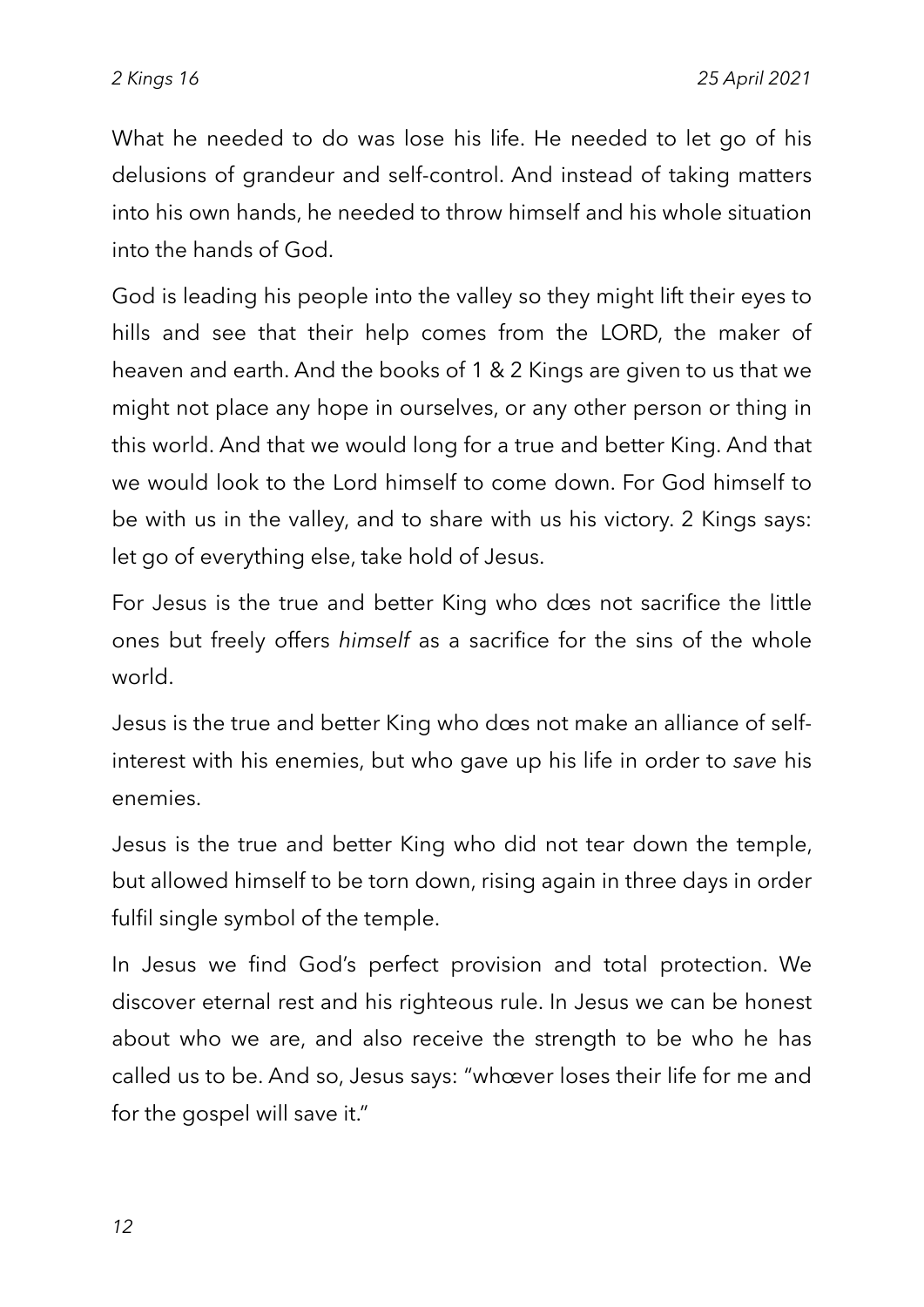### **The Church in Crisis**

And so if you are here today and you are not a Christian; I don't know what it is that brings you to church. Maybe you feel yourself that you are in a valley and you are searching for God. God's Word to you is that the biggest crisis in your life is the reality of your sin and your separation from God. God's word to you is that it would be the height of folly to try and rescue yourself. But his final word to you in the gospel is that if you come to him on your knees, he will set you standing on your feet. If you confess your sin he will freely and fully forgive you. If you come to Jesus in faith he will be with you in every valley, and he will bring you safely home. Lose your life, and you *will save it*.

And brothers and sisters, as we conclude, we return again to a paradox. For there are two things we ought to take away from 2 Kings 16 as God's church.

Firstly, we must resist the drift into complacency. 2 Kings ought to wake us up! The life of our church must be characterised by a constant turning back in repentance, a constant turning to God in word and prayer, and a constant turning out to our neighbours with the gospel.

Let us not content ourselves with the status quo. "Be alert to the danger!" God says. We're in the valley, and so we must open our eyes to the reality of our situation and to ourselves. Let us be devoted to the Scriptures, dependant on God, distressed for the lost, distinct in our witness, determined in our proclamation of the good news.

But then secondly, we must also resist the panic. All of King Ahaz's rebellion is the restless activity of a man who is totally freaking out.